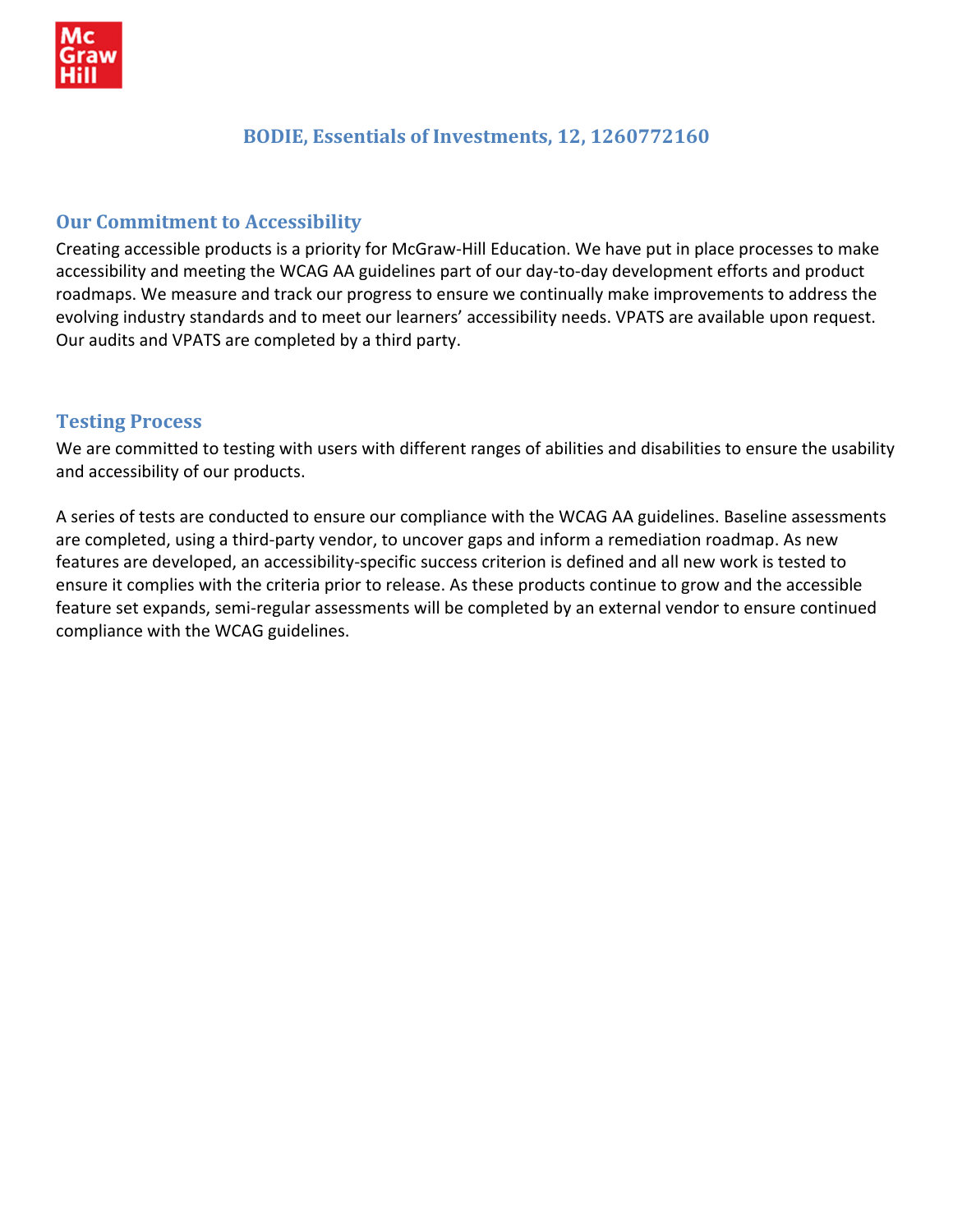

# **Connect Platform**

This report reflects the accessibility level of the content available within our Connect platform as it relates to specific *title.* 

## **Content**

Alternative Text Files: We provide electronic files for use by students with disabilities. In order to send a file, we require a written request from the disability services center of your school. Requests can be submitted via Access Text Network at [www.accesstext.org](http://www.accesstext.org/) or submitted directly to McGraw-Hill Education. To submit to McGraw-Hill, please email us at mhe-[permissions@mheducation.com](mailto:mhe-permissions@mheducation.com) or fax the request to 646-766-2019.

Many of our titles have alt descriptions of images available in a separate document provided to the DSS office. To request this file, please contact us at **[accessibility@mheducation.com](mailto:accessibility@mheducation.com).** 

McGraw‐Hill Education is actively working on developing more accessible assessment experiences. While some of our interactive assessment questions are not yet accessible to users of assistive technology, we continue to make improvements with each platform release.

| <b>Content Feature</b>              | <b>Definitions</b>                         | <b>Status &amp; Alternatives</b>                |
|-------------------------------------|--------------------------------------------|-------------------------------------------------|
|                                     |                                            |                                                 |
| eBook is operable without a         | Can the user navigate                      |                                                 |
| mouse (keyboard navigable)          | through the eBook and                      | SmartBook 2.0                                   |
| and can be accessed using           | any link embedded                          |                                                 |
| alternative output devices.         | using keyboard                             | eBook (Reader 17)                               |
|                                     | navigation and/or<br>assistive technology? |                                                 |
| eBook images have alternative       | Are the alt descriptions                   |                                                 |
| descriptions/alternative text       | embedded in the                            | Yes, embedded in eBook (Player 17)              |
|                                     | eBook? Can a screen                        |                                                 |
|                                     | reader access the                          |                                                 |
|                                     | images?                                    |                                                 |
| Videos are closed captioned         | Are videos and the                         |                                                 |
| and/or transcripts are available    | transcripts able to be                     | Closed captioned and have transcripts available |
|                                     | delivered outside of                       |                                                 |
|                                     | Connect and provided                       |                                                 |
|                                     | to DSS offices?                            |                                                 |
| Assessments can be accessed         | Are assessments                            |                                                 |
| using alternative output            | keyboard navigable? Do                     | <b>EZT native</b>                               |
| devices (screen reader)             | images have alt<br>descriptions? Can they  | <b>IRT</b>                                      |
|                                     | be accessed within the                     |                                                 |
|                                     | platform using assistive                   | Excel data files                                |
|                                     | technology?                                |                                                 |
|                                     |                                            |                                                 |
| <b>Application Based Activities</b> | Are assessments                            |                                                 |
| ABA's)                              | keyboard navigable? Do                     | None are offered with this title.               |
|                                     | images have alt                            |                                                 |
|                                     | descriptions? Can they                     |                                                 |